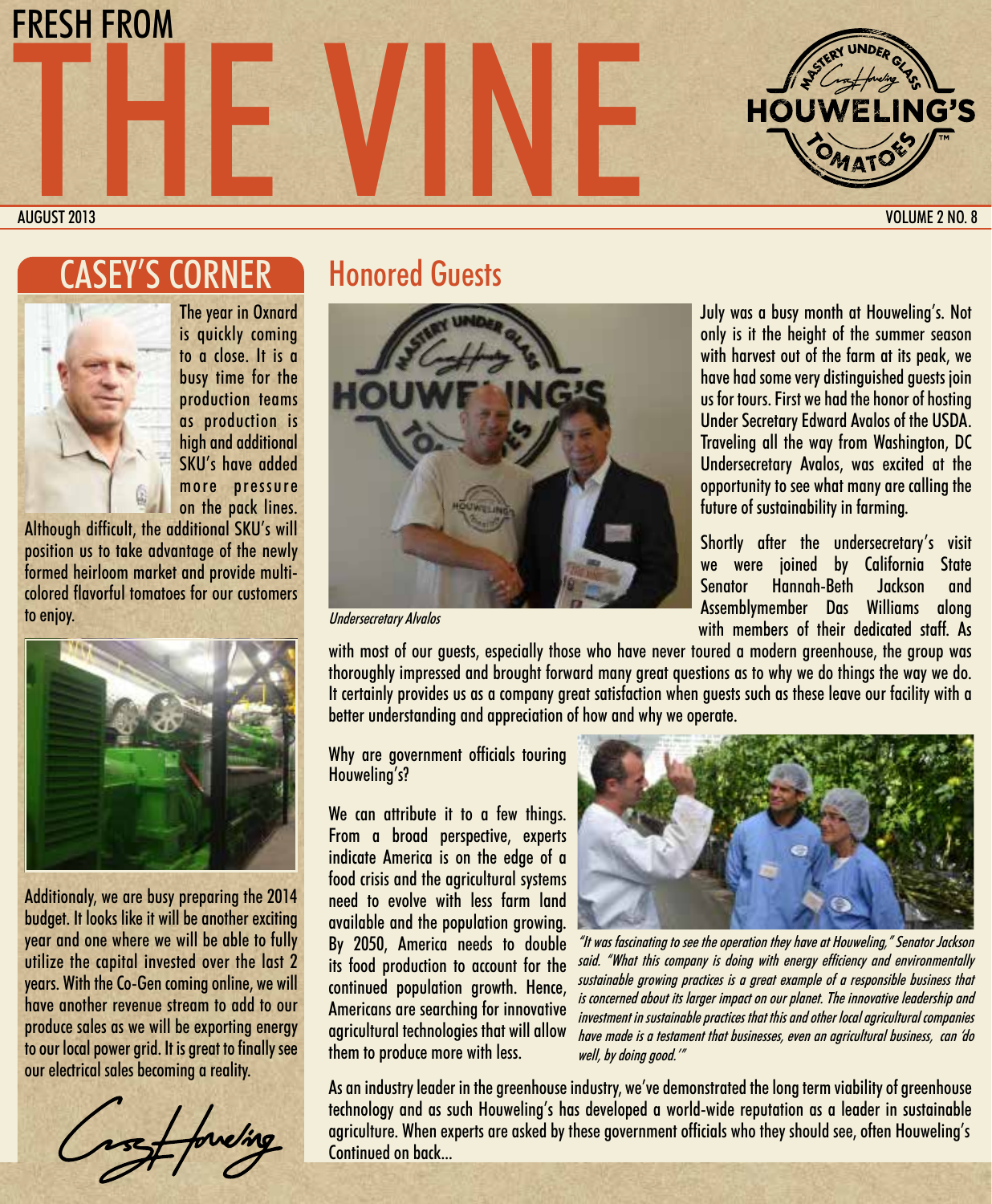

# Dollars & Sense

I would like to welcome Lorene Baxter to the Houweling's team. Lorene is taking over the role of reception and executive assistant in Delta BC. Originally from Kitchener-Waterloo, Ontario. Lorene and her son Michael reside in Burnaby, BC. Lorene's interests include growing orchids, traveling, cooking and enjoying valuable time spent with her son.

Having worked in various sectors of business and academics, she graduated in 2010 from Capilano University with a Legal Administrative Assistant certificate. It is her personal goal to continue to learn and to grow, whether it is for business or just her own interests.

Please join me in welcoming Lorene to the Houweling's team.

- Chris Brocklesby

# From the "Eh" Team

Eight years back, I recall stepping into a produce section of a supermarket and wondering how the fruit and vegetables were all the same size and why each bunch of bananas would have a sticker. It was all a bit of a mystery.

But after working at Houweling's, I have become a part of the behind the scenes that works to put perfectly colored, shaped tomatoes into each box. I've learned that it takes hard work, strict guidelines and communication to insure that everyone in the greenhouses and pack lines know the quality standards so the highest quality produce reaches the supermarkets.

It's been a great learning experience to work quality control into our operations and over

## What's in Store

The sales office has been very busy this summer. We've added more SKU's, specialties tomatoes, and have enjoyed a more active market. Additionally, we've introduced new outlets, and expanded distribution with current customers to help stabilize our business.

All of this goes hand in hand with our increased volumes in the summer, and begs the question, how do we keep these customers during the winter months?

I'm happy to say we have several plans that will enhance the service to our customer's on a year round basis. Lights in Camarillo and Delta will help supply "local" product for clients that are appreciative of California or Canadian grown; and procuring product from outside sources will help us "stay in the game" with

that time I've learned that "Quality in a service or product is not what you put into it. It is what the client or customer gets out of it."

Hence, over the last five years we have emphasized quality control at Houweling's and made many improvements including a brand new pack house, new specialty lines, and the automation of the 4lb line. These improvements have allowed us to focus on quality for specific variety types/packs which resulted in improved overall quality.

Maintaining a high level of quality is one of the ways that we meet customers' demands for premium tomatoes.

- Jeff Varghese Packhouse & Picking Manager

customers that accept products from Mexico. Also, we are looking into the possibility of outside growers to provide tomatoes, cucumbers, and maybe peppers during times that our volumes are decreased. The latter plans are still being developed to help us stay at a higher level of supply through the winter, and provide us the opportunity to better service our customer's needs.

- Bill Wilber

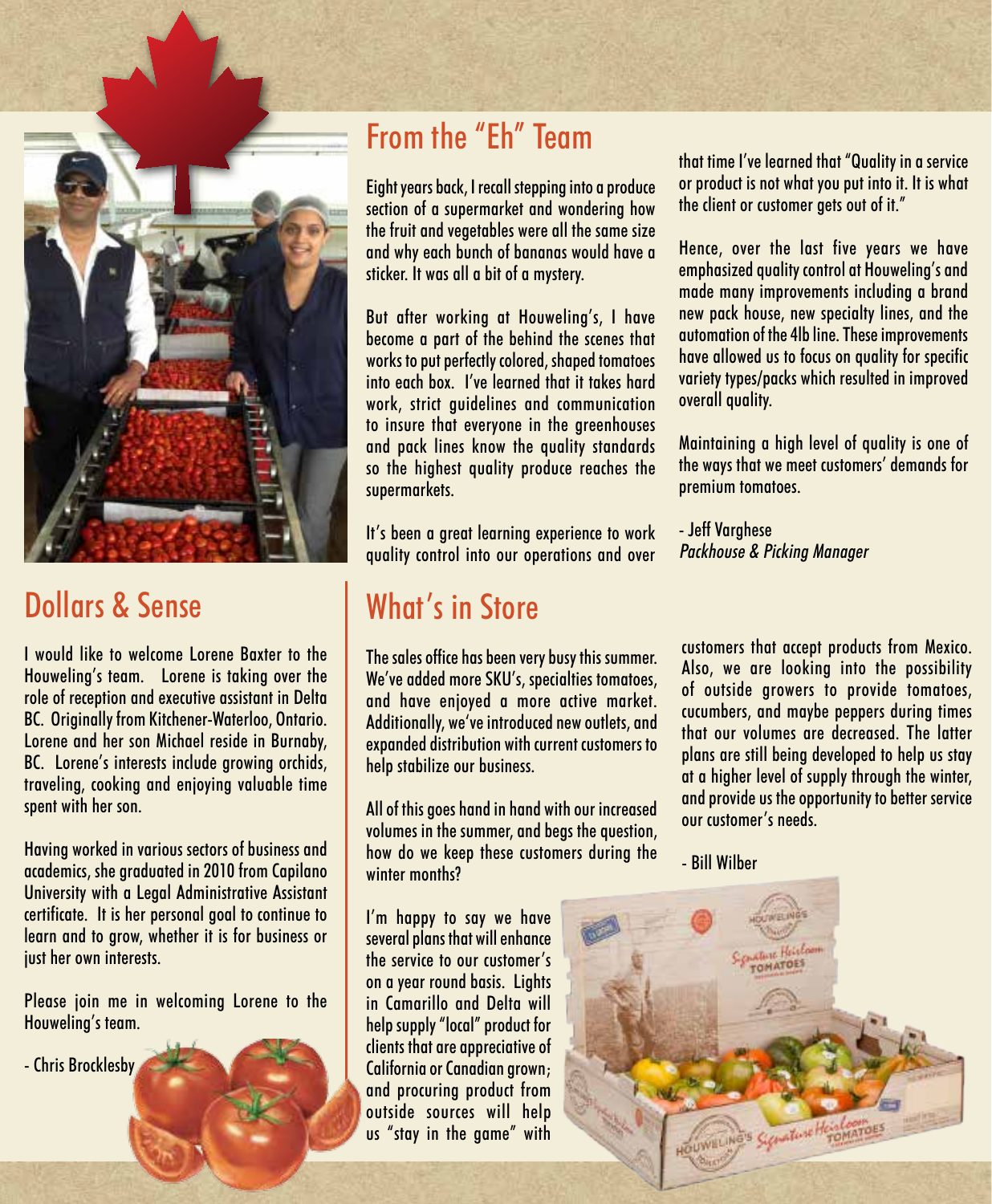

Because I am forever researching food (how it is grown, where in the world it comes from, etc.) I decided to do so with your wonderful tomatoes. Upon viewing your site I was so very impressed with your excellence to detail in all aspects of your business. No wonder we love these tomatoes.

What I did not know was your commitment to Guatemala. I will definitely be making a contribution on behalf of my husband and myself. In this world it seems at times that people do not care but when you dig deeper there is a lot who are doing their small part to help others. Keep up the good work and, of course, producing these delicious tomatoes.

Mavis Z.



### In the Glass House Preventing Insect Pressures in the Greenhouse



However, the summer does present us with one disadvantage; increased insect pressure. Insects such as whitefly, thrips, aphids, spider mites, and a variety of other pests pose a larger threat to our crops at this time of the year.

**SWELING** 

**NHOUSE GP** 

You might ask yourself, "Just how dangerous can some bugs be?" The answer is quite dangerous; to the point of possibly causing severe damage to all the crops. However, pests can be controlled through several preventive practices such as our vigilant insect scouts, who walk the greenhouses weekly to seek out insects before they inflict damage to the crops.

In the past years, we've added other preventive solutions to control insects such as replacements of the screens which line the vents of the greenhouses. These vents are replaced promptly after a certain time due to damage from the sun and the high humidity which helps to keep our defense strong.

Through the combined effort of our biological pest management (nature vs. nature), pressurized greenhouses, preventative measures and our scout teams we're able to keep insect damage low and our crops healthy.

- Alex Saavedra Phase 1 Grower

# Marketing Magic - FPFC SoCal Expo

On July 16, Bill, Monica and I had the pleasure of representing Houweling's at the Fresh Produce and Floral Council, Southern California Expo. This show brings together Southern California retailers and vendors and is unique in comparison to other shows I have attended as there is much greater participation at the store level in addition to the buying and executive teams.

As you can see from the picture, we showed off the incredible array of tomatoes and packaging formats available, highlighting our year-round, California Grown program. Attendees sampled our grape and medley tomatoes and were treated to an Heirloom Tomato Gazpacho prepared by Chef Garrett Nishimori. Certainly our Heirlooms, positioned front and center were the biggest draw with a constant stream of attendees anxious to touch, smell and learn more about our program.

Special thanks to Kyle, Luis and his team for organizing and ensuring the products and materials were ready. We couldn't have done it without you.



- David Bell WWW.HOUWELINGS.COM **@houwelings\_ /houwelingstomatoes**